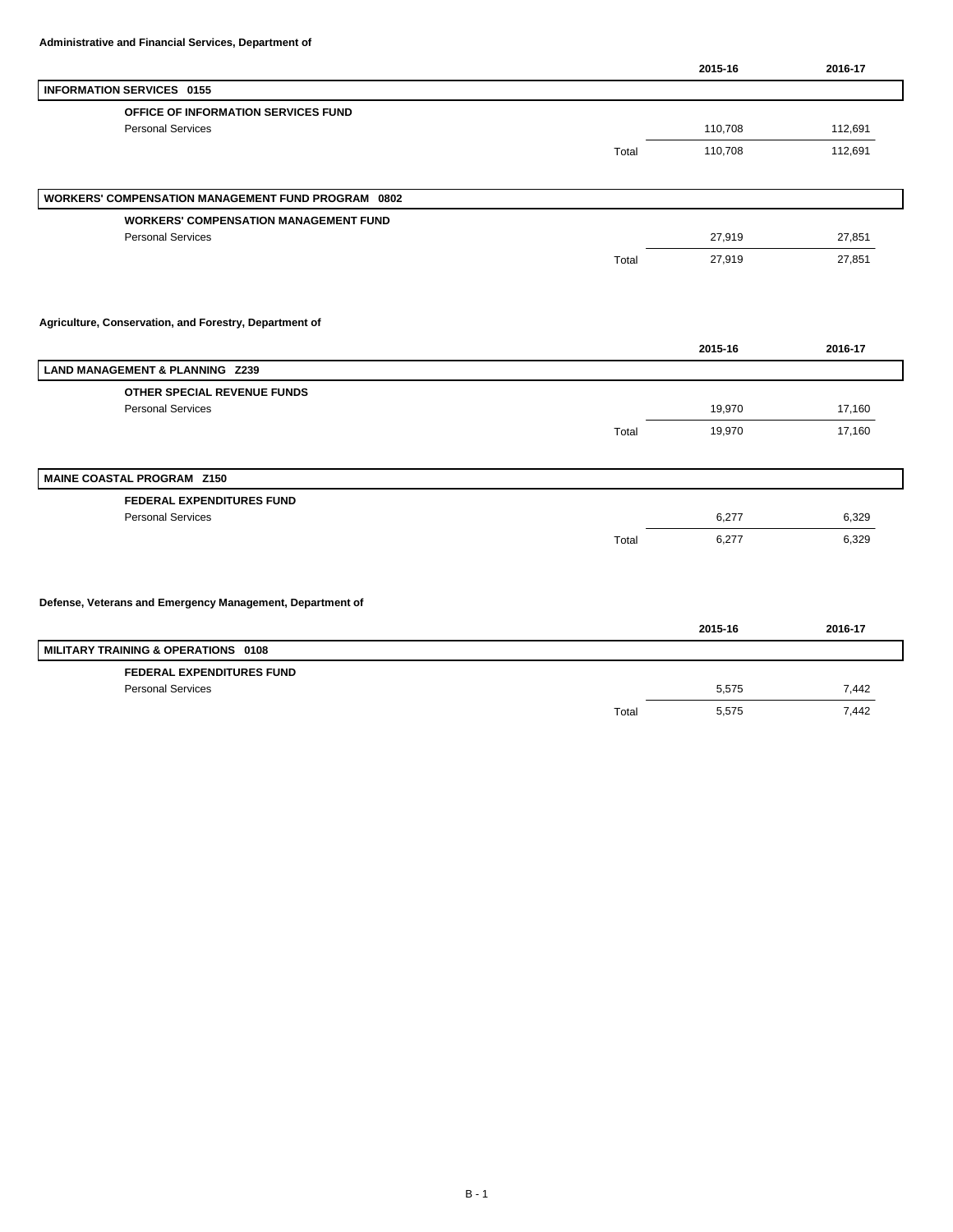|                                                           |       | 2015-16       | 2016-17                 |
|-----------------------------------------------------------|-------|---------------|-------------------------|
| GENERAL PURPOSE AID FOR LOCAL SCHOOLS 0308                |       |               |                         |
| <b>GENERAL FUND</b>                                       |       |               |                         |
| <b>Personal Services</b>                                  |       | 13,249        | 12,839                  |
| All Other                                                 |       | (13, 249)     | (12, 839)               |
|                                                           | Total | $\mathbf 0$   | 0                       |
| PK-20, ADULT EDUCATION AND FEDERAL PROGRAMS TEAM Z081     |       |               |                         |
| <b>GENERAL FUND</b>                                       |       |               |                         |
| <b>Personal Services</b>                                  |       | 6,641         | 6,436                   |
| All Other                                                 |       | (6,641)       | (6, 436)                |
|                                                           | Total | $\mathbf 0$   | $\mathsf{O}$            |
|                                                           |       |               |                         |
| SCHOOL FINANCE AND OPERATIONS Z078                        |       |               |                         |
| <b>GENERAL FUND</b>                                       |       |               |                         |
| <b>Personal Services</b>                                  |       | 2,405         | 1,946                   |
| All Other                                                 |       | (2, 405)      | (1,946)                 |
|                                                           | Total | $\mathbf 0$   | $\mathbf 0$             |
|                                                           |       |               |                         |
|                                                           |       |               |                         |
| <b>Environmental Protection, Department of</b>            |       |               |                         |
|                                                           |       | 2015-16       | 2016-17                 |
| <b>MAINE ENVIRONMENTAL PROTECTION FUND 0421</b>           |       |               |                         |
| OTHER SPECIAL REVENUE FUNDS                               |       |               |                         |
| <b>Personal Services</b>                                  |       | 5,992         | 6,065                   |
|                                                           | Total | 5,992         | 6,065                   |
|                                                           |       |               |                         |
| REMEDIATION AND WASTE MANAGEMENT 0247                     |       |               |                         |
| <b>FEDERAL EXPENDITURES FUND</b>                          |       |               |                         |
| <b>Personal Services</b>                                  |       | 12,020        |                         |
| All Other                                                 |       | 391           |                         |
|                                                           | Total | 12,411        | 11,650<br>379<br>12,029 |
|                                                           |       |               |                         |
| Health and Human Services, Department of (Formerly BDS)   |       |               |                         |
|                                                           |       | 2015-16       | 2016-17                 |
| OFFICE OF SUBSTANCE ABUSE AND MENTAL HEALTH SERVICES 0679 |       |               |                         |
| FEDERAL BLOCK GRANT FUND                                  |       |               |                         |
| <b>Personal Services</b>                                  |       | 10,842        |                         |
| All Other                                                 |       | 251<br>11,093 | 11,257<br>261<br>11,518 |

## **Health and Human Services, Department of (Formerly DHS)**

|                                                             |       | 2015-16 | 2016-17 |
|-------------------------------------------------------------|-------|---------|---------|
| <b>MAINE CENTER FOR DISEASE CONTROL AND PREVENTION 0143</b> |       |         |         |
| <b>FEDERAL EXPENDITURES FUND</b>                            |       |         |         |
| <b>Personal Services</b>                                    |       | 7,552   | 10,926  |
| All Other                                                   |       | 278     | 402     |
|                                                             | Total | 7.830   | 11.328  |